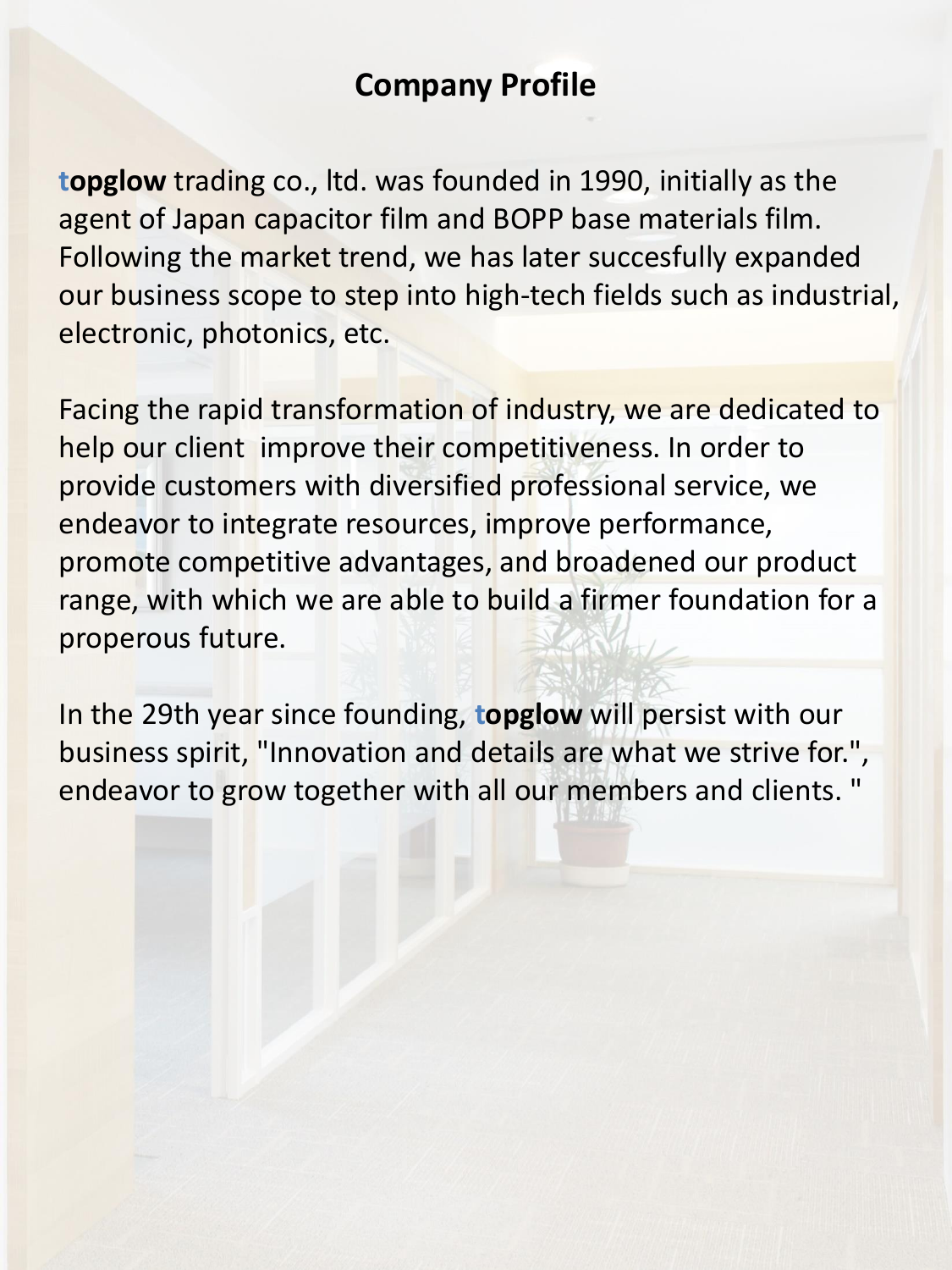### **Company Histroy**

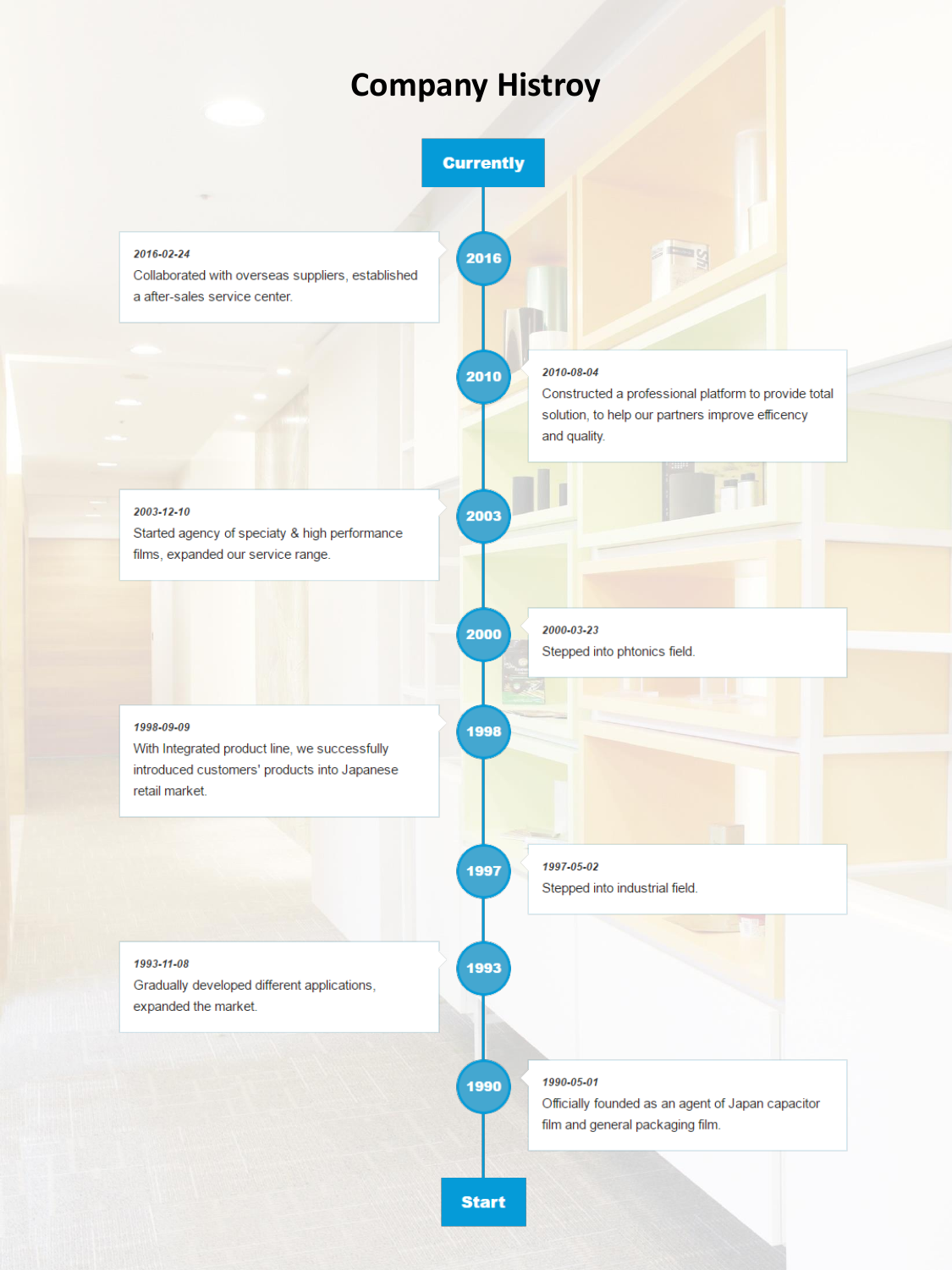## **Our Products and Service**

#### **Packaging related materials**

- General flexible packaging metarials
- · Specialty flexible packaging materials

#### Industrial related materials



- · Functional film, chemistry materials
- · Carbon composite materials

#### **Energy related materials**



• Collectors, packaging and chemistry for green energy

#### **Optoelectronics related materials**



- Functional materials for Touch panel, Digital display
- Processing materials

#### **Machinery related products**



• Equipment and components for electronics, optoelectronics, industrial, energy and food packaging

#### **Consultant service**

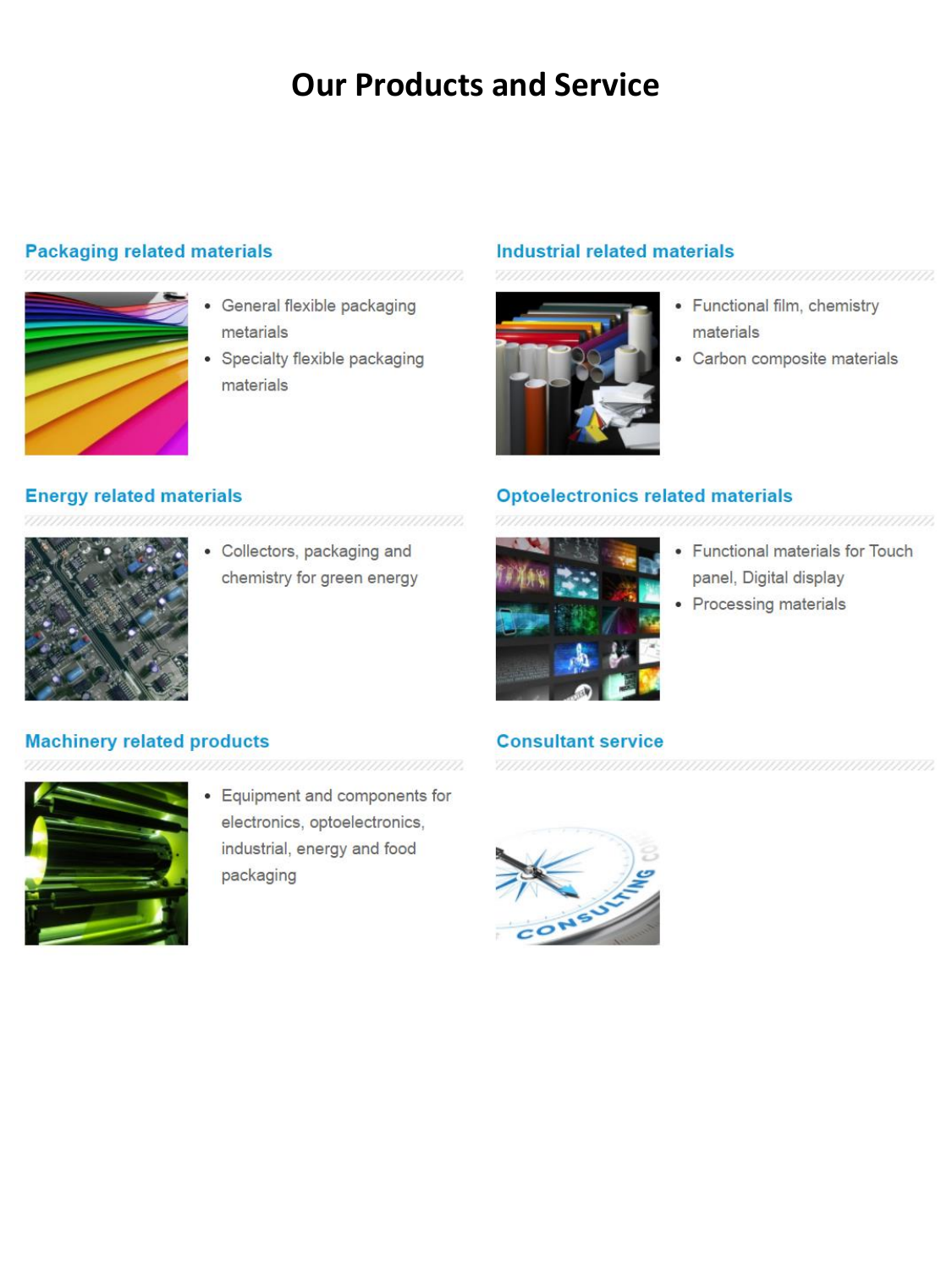# **Packaging related materials**

### ‧General flexible packaging metarials

| <b>Materials</b>       | <b>Applications</b>                                   | <b>Features</b>                                         |
|------------------------|-------------------------------------------------------|---------------------------------------------------------|
| Base film              | PET, BOPP, NYLON(BOPA)                                | Used as outer layer of food packages.<br>Often printed. |
| <b>Functional film</b> | CPP, LLDPE, aluminium foil, vaccum<br>metalized films | Provide water/gas barrier or sealant.                   |

### ‧ Specialty flexible packaging materials

| <b>Materials</b>                                | <b>Applications</b>                                                                                          | <b>Features</b>                                                                                                           |  |
|-------------------------------------------------|--------------------------------------------------------------------------------------------------------------|---------------------------------------------------------------------------------------------------------------------------|--|
| Easy Tear Film                                  | PE container, PP container, PET/PVC<br>container                                                             | Great easy-peel ability with excellent<br>sealant performance. Suitable for<br>containers made of PE, PP, PVC and<br>PET. |  |
| Low Temperature<br><b>Heat Sealing Film</b>     | Metallocene Polyethylene Film, Low<br><b>Temperature Heat Sealing Film</b>                                   | Suitable for high speed packaging with<br>low heat sealing temperature. Increase<br>quality and production efficiency.    |  |
| Retort film                                     | Retort Nylon Film, Retort CPP Film                                                                           | Designed to endure high temperature up<br>to 135 °C. Often used in Retort pouch.                                          |  |
| High-barrier film                               | OPP, PET, NYLON coated with PVdC<br>(KOP, KPET, KNY), EVOH co-extruded<br>Film, Aluminium Oxide Barrier Film | Provide excellent vapor/oxygen barrier to<br>keep the flavor.                                                             |  |
| <b>Special Surface</b><br><b>Treatment Film</b> | Soft-touch Film, Anti-scuff Film                                                                             | Superior appearance and performance<br>will be added through special treatment<br>on film surface.                        |  |
| Adhesive                                        | Solvent-based Adhesive, Water-based<br>Adhesive, Solvent-free Adhesive                                       | Dry-laminating adhesives.                                                                                                 |  |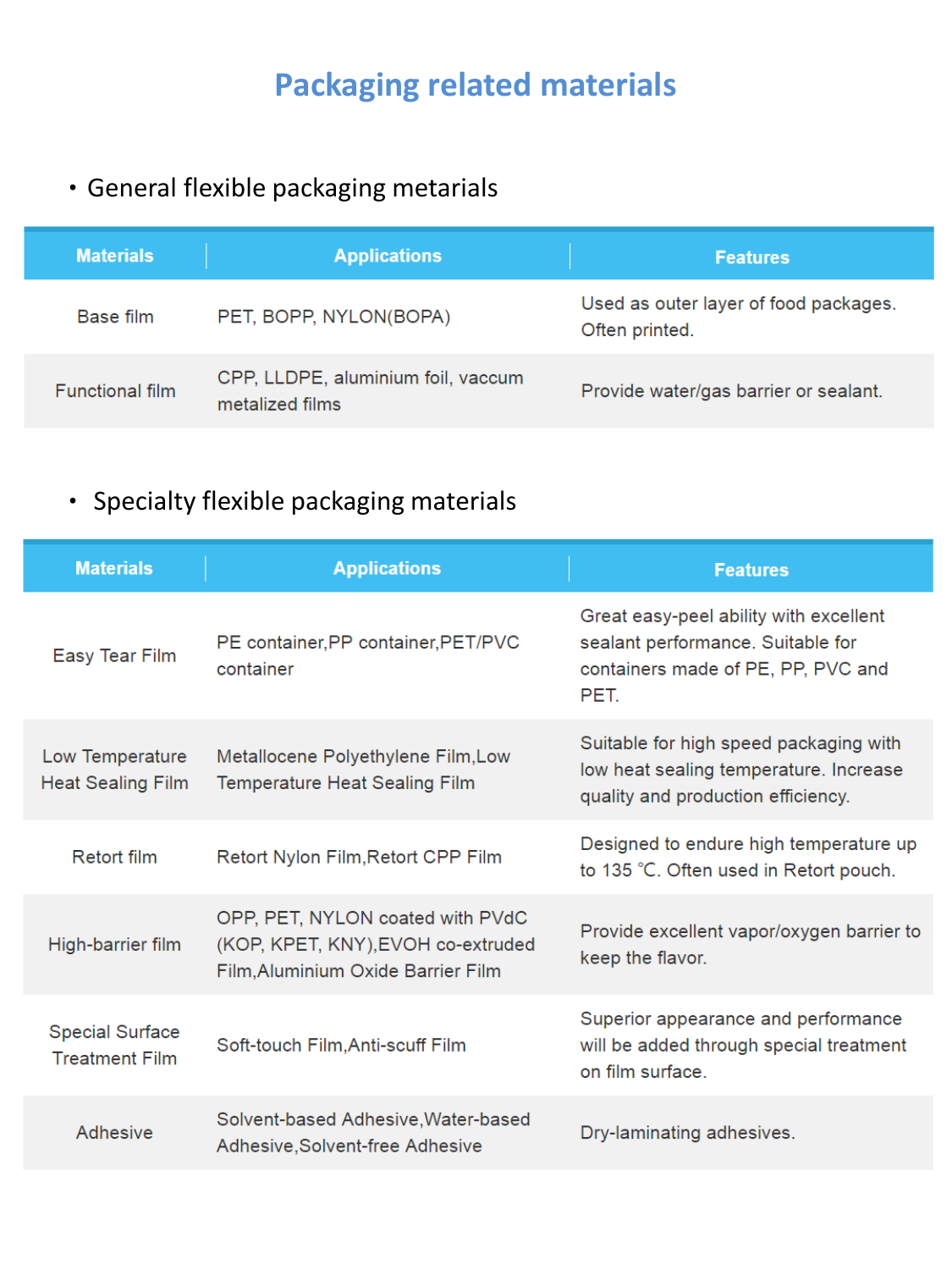# **Industrial related materials**

### ‧Functional film, chemistry materials

| <b>Materials</b>       | <b>Applications</b>                                                                                                                                             | <b>Features</b>                                           |  |
|------------------------|-----------------------------------------------------------------------------------------------------------------------------------------------------------------|-----------------------------------------------------------|--|
| <b>BASE FILM</b>       | <b>PET</b>                                                                                                                                                      | Optical/Primer treatment/Anti-<br><b>Static/Color PET</b> |  |
| <b>BASE FILM</b>       | <b>OPP</b>                                                                                                                                                      | Low haze film/General grade/Primer<br>treatment           |  |
| <b>BASE FILM</b>       | PI                                                                                                                                                              |                                                           |  |
| <b>BASE FILM</b>       | <b>PO</b>                                                                                                                                                       |                                                           |  |
| <b>Functional film</b> | Silicone base, Fluorine base, Non-silicone<br>base                                                                                                              |                                                           |  |
| VM film                | <b>VMPET/VMOPP</b>                                                                                                                                              |                                                           |  |
| Chemistry              | PSA for heat & acid resistance, Optical<br>Clear adhesive, Acrylic adhesive, PU<br>adhesive, Anti-static, Anti-smaduge,<br>Super hard coated, Silicone adhesive |                                                           |  |

### ‧ Carbon composite materials

| <b>Materials</b>              | <b>Applications</b>                                                                                                                                                                 | <b>Features</b> |
|-------------------------------|-------------------------------------------------------------------------------------------------------------------------------------------------------------------------------------|-----------------|
| Carbon composite<br>materials | Biaxially Oriented Polypropylene for<br>shaft rolling processes, Rubber<br>sheet, PAN, Pitch based carbon fiber,<br>Prepreg, Mandrels, Drills, Release agent<br>for carbon products |                 |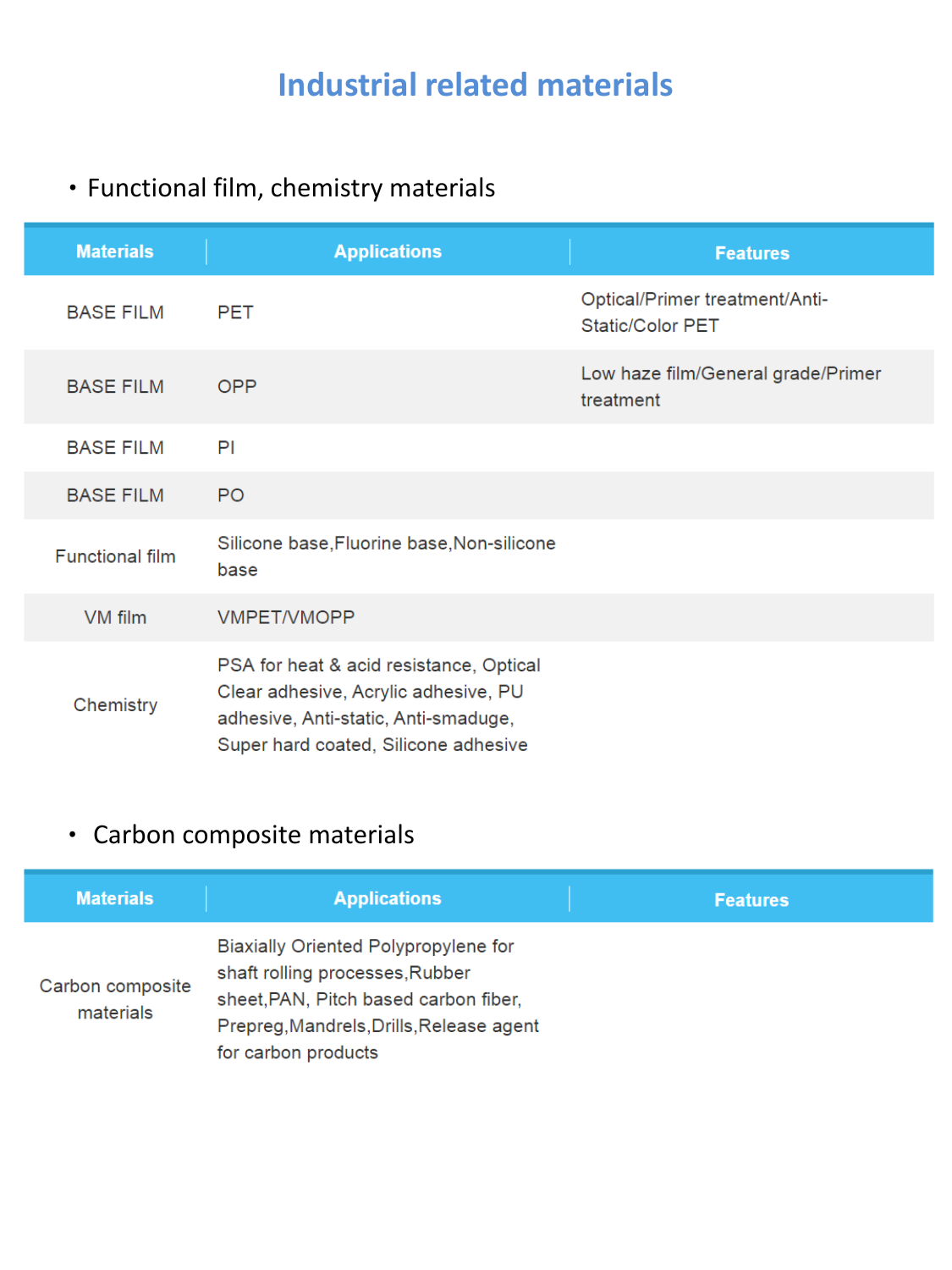## **Energy related materials**

‧Collectors, packaging and chemistry for green energy

| <b>Materials</b>    | <b>Applications</b>                                     | <b>Features</b> |
|---------------------|---------------------------------------------------------|-----------------|
| Capacitive material | <b>Collectors materials for Polymer</b><br>compaciitor. |                 |

# **Optoelectronics related materials**

‧ Functional materials for Touch panel, Digital display

| <b>Materials</b>       | <b>Applications</b>                  | <b>Features</b>      |
|------------------------|--------------------------------------|----------------------|
| Tape                   | Single / double side tape            | Thickness 5um~300um  |
| <b>OCA</b>             |                                      | Thickness 15um~250um |
| Anti-shatter film      | AG/AR/AF/Hard coat/IR                |                      |
| <b>Protection film</b> | Acrylic base, PU base, Silicone base |                      |
| Masking tape           | Ring tape/Cell tape/FPC tape         |                      |

#### ‧ Processing materials

| <b>Materials</b>                 | <b>Applications</b>                                | <b>Features</b> |
|----------------------------------|----------------------------------------------------|-----------------|
| <b>Functional film</b>           | Silicone base, Fluorine base, Non-silicone<br>base |                 |
| Protection film/<br>carrier film | PET & OPP base film                                |                 |